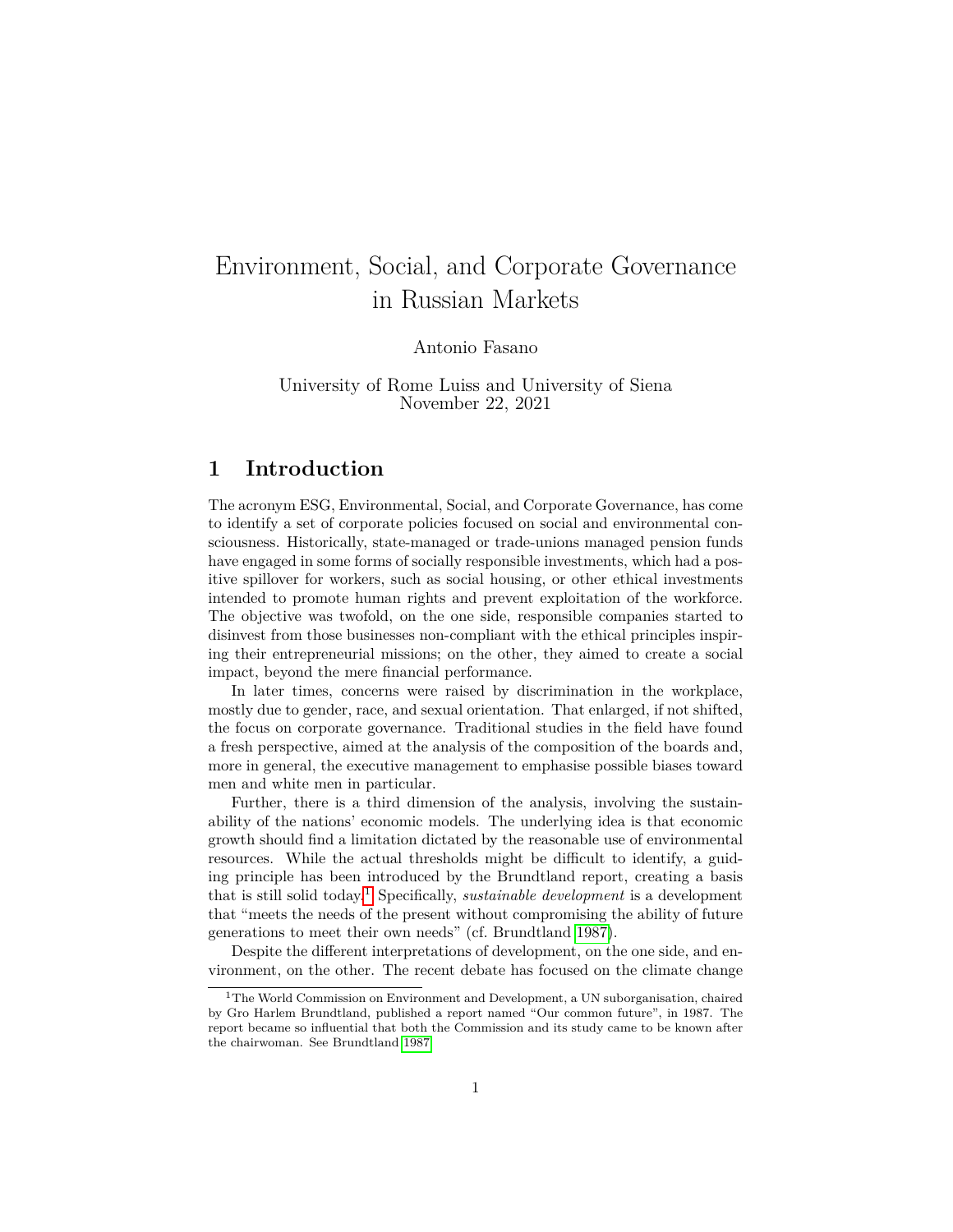induced by human activity, in particular economic activities. There is a wealth of scientific evidence (however, beyond the scope of this study) regarding the so-called "greenhouse effect". While this is a natural process by which some gases (greenhouse gases) contribute to keeping the earth warm, if the quantity of the greenhouses gases is excessive, they can induce excessive heating, with potentially catastrophic consequences. The most significant threat, in this regard, comes from carbon dioxide (CO2) produced from the combustion of fossil fuels.

At the government level, a primary actor in embracing and evangelizing the ESG stance has been the European Union, which, as early as 2001, has recognised the responsibility of enterprises for their impact on society and has identified responsible companies as those "integrating social, environmental, ethical, consumer, and human rights concerns into their business strategy and operations", see Commission of the European Communities [2001.](#page-15-1)

Another effort worth mentioning is the Global Reporting Initiative. The GRI is a standards organisation founded in 1997 by the Coalition for Environmentally Responsible Economies and the United Nations Environment Program. The GRI publishes Sustainability Reporting Guidelines, which aims at the betterment of the standards concerning sustainability reporting. When compared to similar efforts, GRI standards are important since they cover all aspects of the so-called "triple bottom line", that is, economic, environmental and social performances. See Global Sustainability Standards Board [2021.](#page-15-2)

A relatively new topic, affecting both the 'S' and the 'G' of the ESG stance, is the issue of inclusion and diversity in the workplace, which also calls for education regarding gender identity and gender expression (cf. Bendett [2020\)](#page-15-3). A U.S. GRI member, the Governance & Accountability Institute, encourages employees to choose their desired pronouns, possibly the singular "they" for non-binary employees.<sup>[2](#page-1-0)</sup> This, in turn, implies the practice of adding the pronouns one identifies with to the email signatures, starting meetings by sharing pronouns, and advertising them on one's social handles.

The expansion of the field, of the involved actors and issues at stakes, under the broad notion of ESG, has required a more analytical systematisation of the subject. In these days under the umbrella ESG term we include in the first place the Corporate Social Reposibility (CSR), which is principally focused on the self-regulation on behalf of firm promoting ethical practices. The regulations can extrisecate through corporate policies, and guidlines, often set in adherence with international standards organisations. However, more and more often, we assist to a shift from voluntary to mandatory schemes, given the number of governament and authorithes concerned with the subject, which makes the "beyond-comapliance" acceptation of CSR less adherent to the current scenario. For example, the EU Non-Financial Reporting Directive requires large companies to disclose non-financial data in order to assess the position and impact of their activity, relating to, as a minimum, environmental, social and

<span id="page-1-0"></span><sup>2</sup> In 2019, Merriam-Webster declared 'they', as the word of the year. Retrieved from [merriam-webster.com/words-at-play/woty2019-top-looked-up-words-they](https://www.merriam-webster.com/words-at-play/woty2019-top-looked-up-words-they)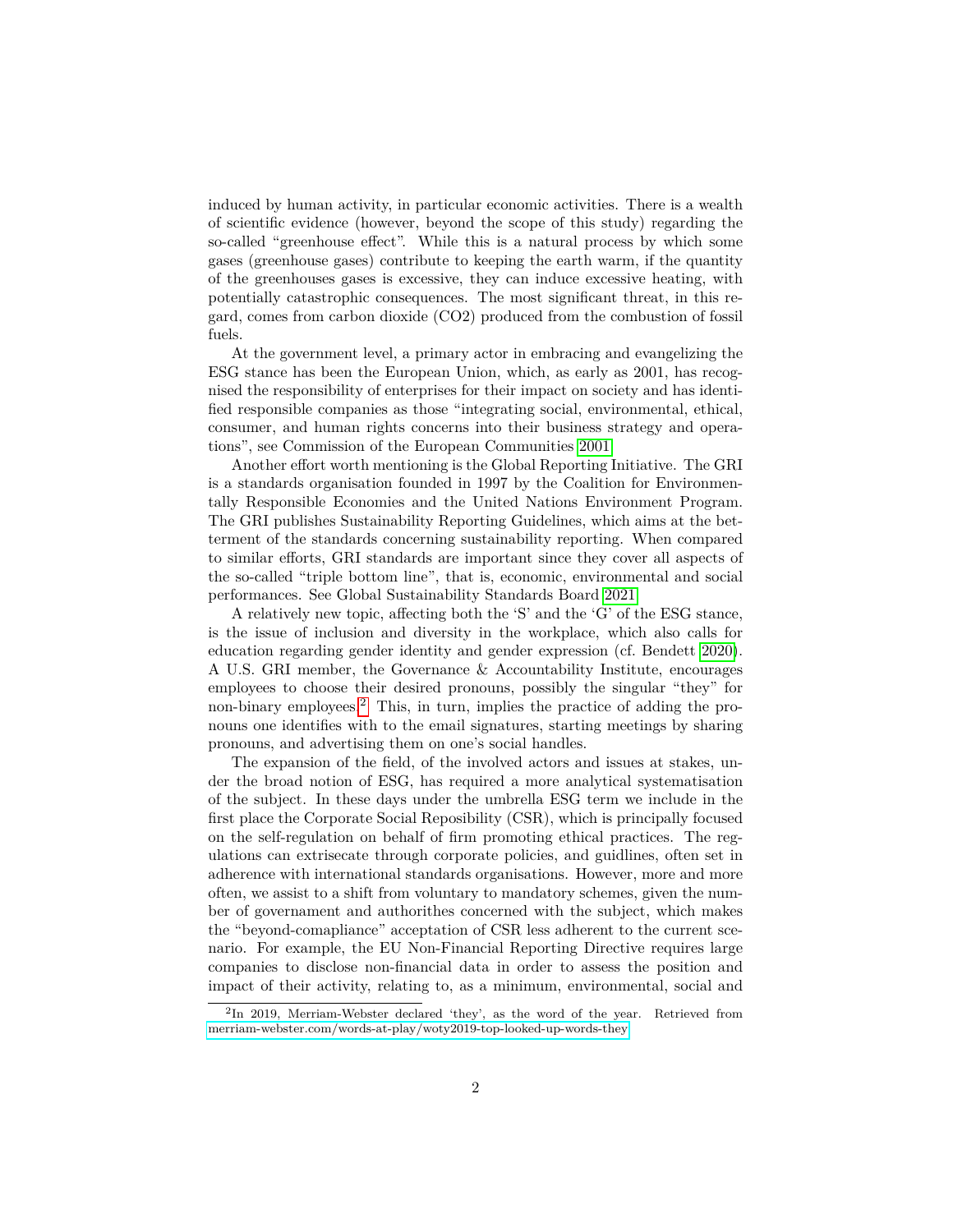employee matters, respect for human rights, anti-corruption and bribery matters (See Council of European Union [2014\)](#page-15-4). Another key point is the surge in environmental consciousness, which has recently shifted the focus on "corporate sustainability". That intends to stress that sustainability is a shared effort that can only be achieved through a systemic approach where the economic, social, and environmental concerns coexist.

Despite we have portrayed ESG policies and guidelines as a matter pertaining to the firms and the entities regulating them, this is not the only way to approach the problem under scrutiny. Indeed, consumers might have a strong role in enforcing the policies driving the businesses, by means of their purchasing choices. An educated consumer, understanding the positive impact of CSR on their individual (e.g. perceived product quality), but also at a more collective level (reduce environment impact) might reward responsible firms. In this regard, CSR contributes to improving firms' reputation and consumers might be willing to pay a premium for sustainable products, much like they do for any recognised brand.

When we move in particular to the field of financial economics and so from consumers to investors, we pave the way to a fresh new perspective, which is in fact rigorously analysed under the name of "Socially Responsible Investments" (SRI). Much like the consumer of everyday commodities, an investor can accept a reduced financial return, in exchange for what they consider an ethical investment. In particular, we prefer the wording "impact investing" to address those investors who want to actively impact the environment and society as a whole with their asset allocation.

## **2 ESG Impact on Performance**

While the prominence and momentousness of the ESG issues are beyond dispute, it might be argued whether corporate sustainability and corporate responsibility should be recognised only on the ground of ethical principles or economic performance and enterprise value should play a role as well.

Because social and sustainibility ideas originated in fields outside the boundary of financial economics and polical economy, they were initially received lukewarmly by many prominent economists. As an illustration, while it is well known the Smithsonian invisible hand concept (cf. Smith [2010\)](#page-15-5), by which the actions of individuals pursuing their own self-interests would eventually turn into social good, in his "Capital and Freedom" (cf. Friedman [2020\)](#page-15-6), Milton Friedman went so far as to say that a business owners seeking collective interst, turning private decisions, such as price of goods, into public decision, could harm to the foundations our "free enterprise society". The Nobel Laureate wrote an impactful New York Time column, titled "The Social Responsibility Of Business Is to Increase Its Profits", where he (re)stated a famous quote of his:

There is one and only one social responsibility of business—to use its resources and engage in activities designed to increase its profits so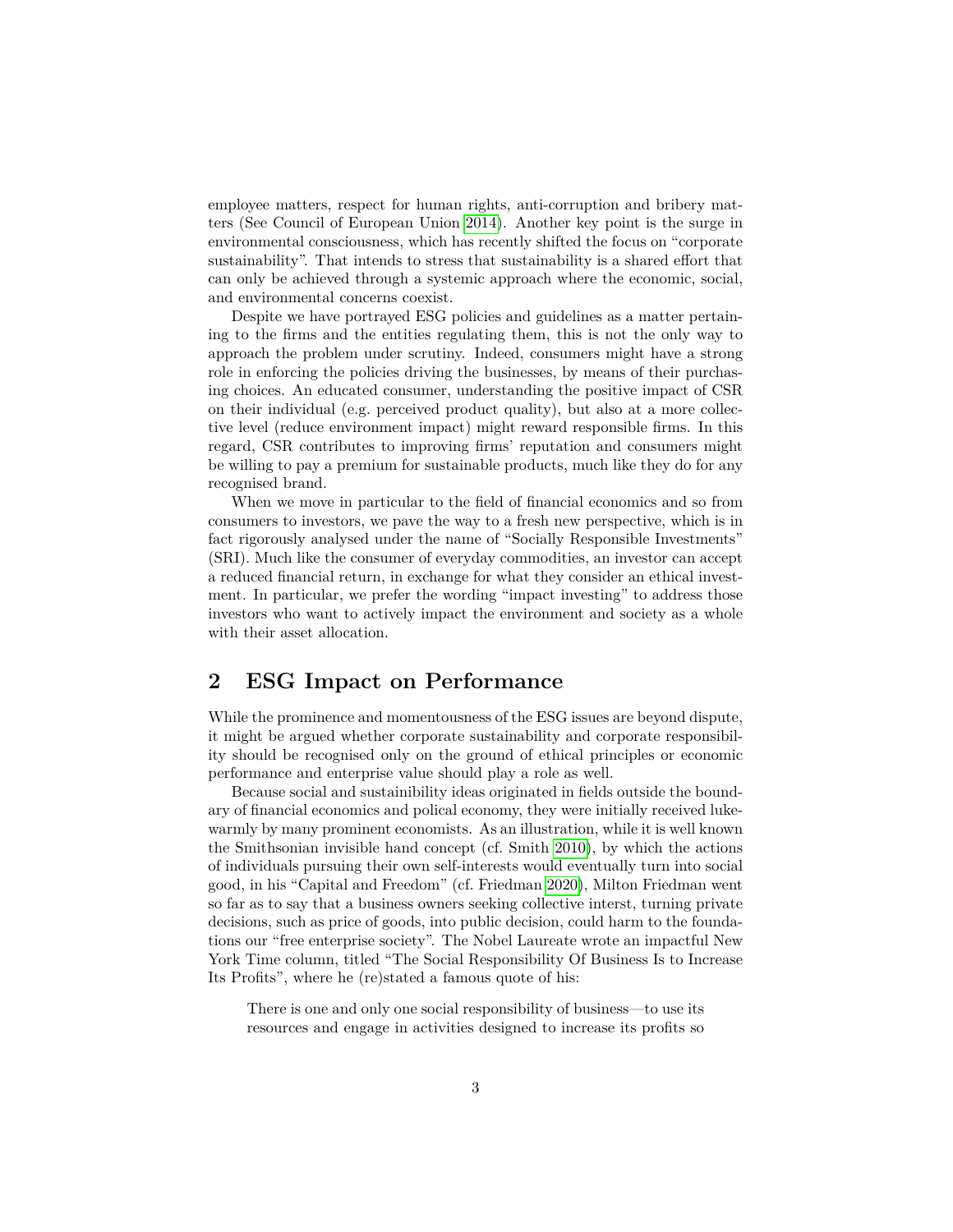long as it stays within the rules of the game, which is to say, engages in open and free competition without deception fraud.[3](#page-3-0)

One of the frequent critiques to the first waves of ESG doctrines was the lack of rigour, in particular the rigour required by the economic and financial analysis. However, in more recent times, a host of scholars have undertaken methodologically sound studies, aiming at assessing the impact of CSR policies with formal analytical methods. There are two relevant patterns undertaken by investigators: on the one hand, they analyse the empirical relationship between corporate performance and delivery of ESG policies, on the other, they try to build and test theoretical frameworks justifying the improved results. Of course, these approaches are not mutually exclusive, and the hypothesised CSR effects on reported results still need to be assessed empirically. However, in some cases, it is possible for ESG policies to have a direct effect on organisational efficiency, while in others, it is the indirect consequence of a deliberate investment (or purchasing) choice, on behalf of investors or consumers.

The ethical arguments, and therefore the non-economic justification, has been aptly and unequivocally given in Brammer et al. [2007,](#page-15-7) who call for "firms to view equality of representation not as a means to an end, but as a desirable end in itself". In like manner, many authors delve into sustainability per se, but that is beyond the scope of this study. We will therefore dwell briefly upon the economic rationales behinds the ethical choice.

In a now-famous quote, the then International Monetary Fund head, Christine Lagarde, had wittingly stated that "if it was Lehman Sisters, it would be a different world", cf. Lagarde [2010.](#page-15-8) There will never be any empirical test of such a claim, still, the quip has inspired a stream of studies on the questionable myth of women as financially responsible as opposite to reckless men (e.g. Prügl [2012\)](#page-15-9); though, commenting on the "Lehman Sisters hypothesis" and advocating the need of more women in the financial industry, Van Staveren [2014](#page-15-10) notes that, based on the state of the art behavioural and neuroeconomics literature, there is no evidence that "the few women who make it to the top tend to perform on average better than men, in particular under uncertainty". With a different and more focused approach, Hagendorff [2019](#page-15-11) presents an interesting body of evidence regarding diversity in corporate boards, which we will partly follow here.

Company boards may be regarded as a form of "knowledge-based asset", in that they can generate shareholders value by interconnecting the firms with the external environment in which they operate (cf. Pfeffer and Salancik [2003\)](#page-15-12). Diversity can act as a facilitator and promote the creation of business networks, which will result beneficial for the firms, for example, in bolstering market and credit access. Of course, diversity might also come with a cost, due to coordination, reduced cohesion, and conflicts. In this regard, Adams and Ferreira [2009](#page-15-13) show that female directors tend to increase the monitoring, which, other than improving performance, might exacerbate the emotional burden.

<span id="page-3-0"></span><sup>3</sup>The orignal source is Friedman [2020,](#page-15-6) but it is also used as a closing remarks in the the New York Time article and republished as Friedman [2007.](#page-15-14)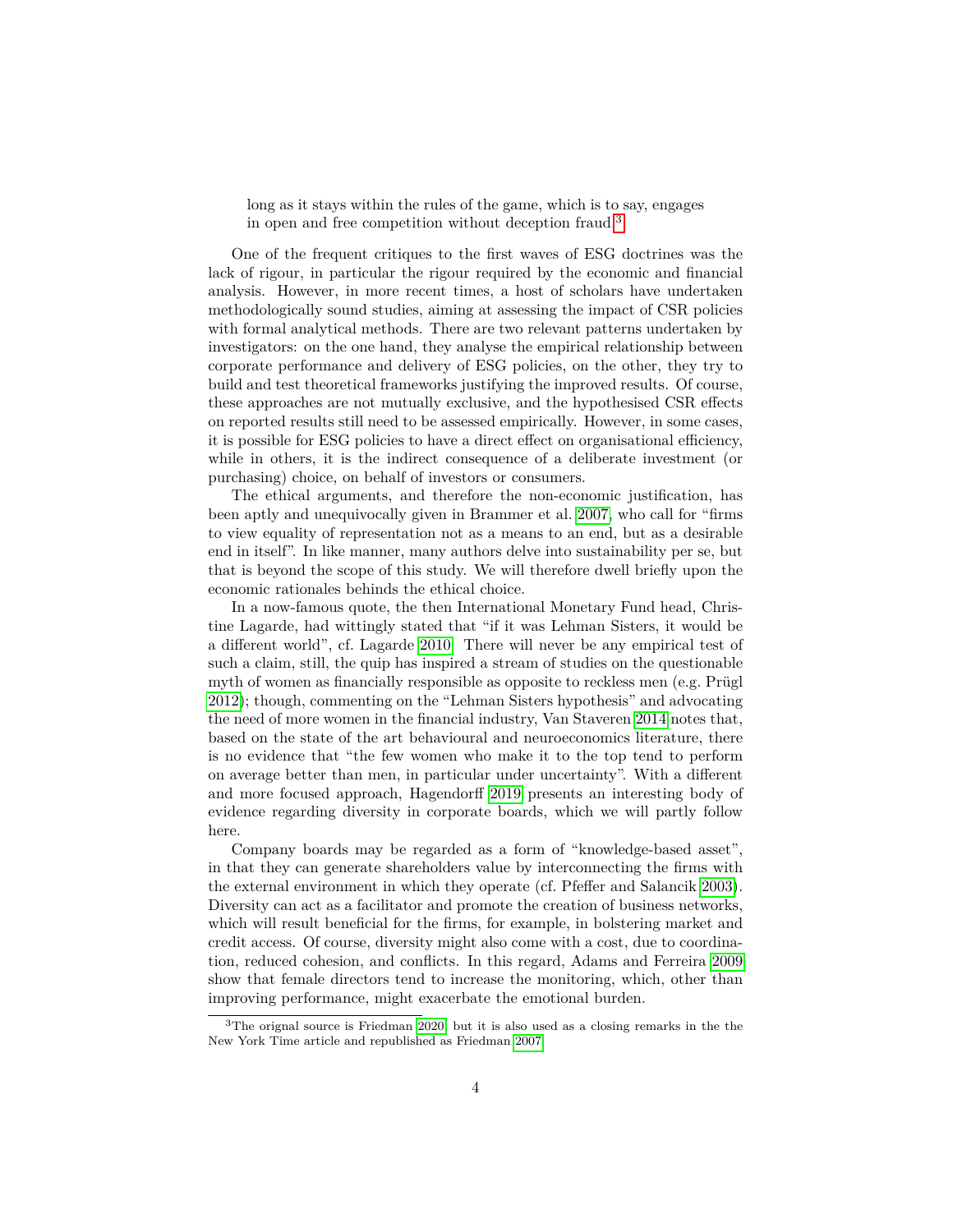Two interesting results regard default rates. Beck et al. [2013](#page-15-15) shows that women, as loan officers tend to be more prudent and therefore generate fewer defaults on their managed loans. On the contrary, Berger et al. [2014](#page-15-16) finds that young teams tend to take more risks.

The advances in the fields of statistical inference and machine learning allow for the measurement of soft variables, of quantitative nature, which, in the past, were not possible to integrate into quantitative models. One of such variables is culture. In every organisation, culture is an essential ingredient of governance, producing consistent organisation behaviours and business practices. There are well-known companies famous for their values and management style, e.g. formal, hierarchical, or non-hierarchical, and by their attitude toward innovation or traditional values. While these approaches to company management are well recognised by scholars, and often by consumers too, until recently, it was not simple to measure such qualitative attributes, in an objective way. Software tools allow now to make textual analyses of a huge number of public documents and generate metrics, which can be mapped in terms of culture and company values. Fiordelisi and Ricci [2014](#page-15-17) analyse 10-K filings in a sample of banks, discriminating them on specific wording, such as those emphasising collaboration, competition, and control. With a similar approach, Nguyen et al. [2019](#page-15-18) identify banking whose culture put strong emphasises on aggressive competition and find that those banks are associated with a higher risk-taking behaviour.

# **3 The case for Russian ESG: preliminary considerations**

A simple explanation regarding diversity relies on the enlargement of the opportunity set of skilled resources. In fact, if skills are equally distributed in different groups – let us assume for simplicity men and women – and if top skilled employees account for 5% of each group, with 100 applicants per group, we have overall 10 top skilled employees. However, if, due to gender bias, the women are excluded, then we have only 5 top skilled people. When comparing two companies, one affected by gender bias and another not affected, we expect the latter to perform better, in so far as it has more skilled workers. This tenet is relatively simple to be tested empirically: given a sample of firms, if on average fewer biases are reported, then higher financial performance should be observed. In practice, as scholars, we have availability of several ESG measures, and we can expect that these proxies will be able to explain the observed market returns.

A consequential step, under a strictly financial perspective, is the integration of the ESG concerns in the asset allocation process. Once we introduce proper ESG measures, we can adjust the Markowitzian efficient frontier with sustain-ability constraints.<sup>[4](#page-4-0)</sup> To this end, we can use the ESG scores available from

<span id="page-4-0"></span><sup>4</sup> Ironically, Markowitz was a PhD student of Friedman, one of the early critics of the doctrine of socially responsible investments.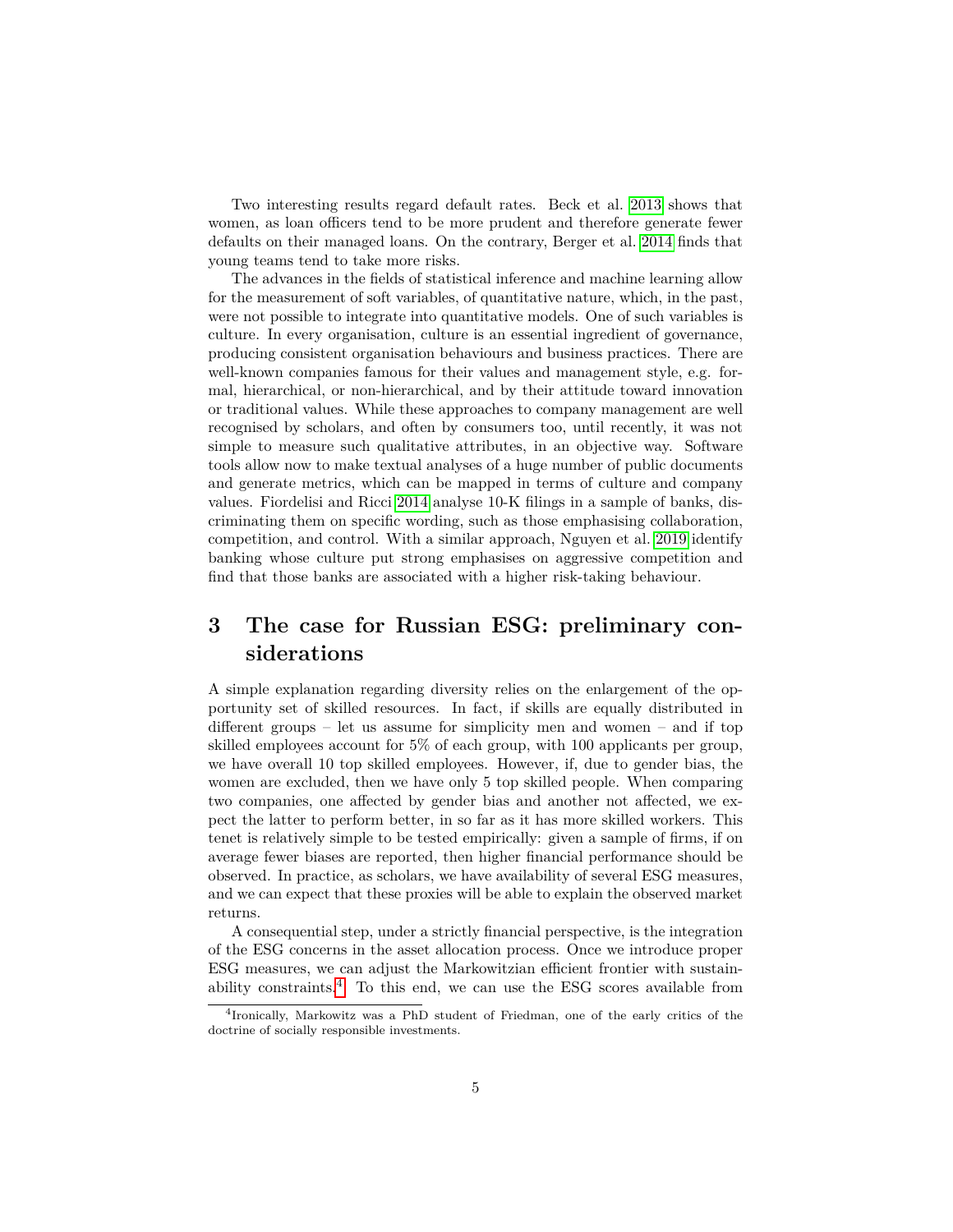specialised providers and quantify the risk-return profile of socially responsible investments. We will now briefly sketch this approach.

Let r be the stochastic vector of returns for each portfolio security, let  $\bar{r}$  be the vector of expected returns and *w* the vector of portfolio shares/weights and let R be the portfolio return. The portfolio expected return (using both scalar and matrix notations) is then given by:

$$
\bar{R} = \mathbb{E}R = \mathbb{E}\sum_{i} w_i r_i = \sum_{i} \mathbb{E}w_i r_i = \sum_{i} w_i \bar{r}_i = w'\bar{r}
$$
 (1)

If **S** is the covariance (of returns) matrix, portfolio variance is given by:

<span id="page-5-1"></span><span id="page-5-0"></span>
$$
\sigma_R^2 = \mathbb{V}R = \sum_{ij} w_i w_j \sigma_{ij} = w' \mathbf{S} w \tag{2}
$$

The traditional portfolio problem can be set equal to (using both scalar and matrix notations):

$$
\min_{w} \quad \frac{1}{2}\sigma_R^2 = \frac{1}{2}\sum_{ij} w_i w_j \sigma_{ij} = \frac{1}{2}w' \mathbf{S} w
$$
\n
$$
\sum_{i} \mathbb{E} w_i r_i = \sum_{i} w_i \bar{r}_i = w' \bar{r} = \mu, \ \mu \in \mathbb{R}
$$
\n
$$
w' \mathbf{1} = 1
$$

where the scalar  $\mu$  is the investor's desired portfolio return.

To adjust the Markowitzian problem with sustainability constraints, we start by introducing a vector *e*, denoting the firms' commitment to ESG. This vector can be proxied with commercial scores, such that *e<sup>i</sup>* denotes the observed sustainability score of the *i*-th firm. Now, we can use the notion of conditional expectation, that is we can condition both the expected return [\(1\)](#page-5-0) and the variance [\(2\)](#page-5-1) with sustainability scores:

<span id="page-5-3"></span><span id="page-5-2"></span>
$$
\bar{R}_e = \mathbb{E}(R|e) \tag{3}
$$

$$
\mathbb{V}(R|e) = \mathbb{E}((R - \mathbb{E}(R|e))^2|e)
$$
\n(4)

We can also use the adjusted measure of risk-return profile to maximise the investor utility, assumed here as the difference between the new expected return  $(3)$  and variance  $(4)$ :

$$
\max_w\ \mathbb{E}(R|e) - \lambda \mathbb{E}((R-\mathbb{E}(R|e))^2|e)
$$

Once we identify the optimal weight vector  $w^*$ , we can view it in terms of ESG score, that is:

$$
\frac{w^*{'}e}{e'\mathbf{1}}
$$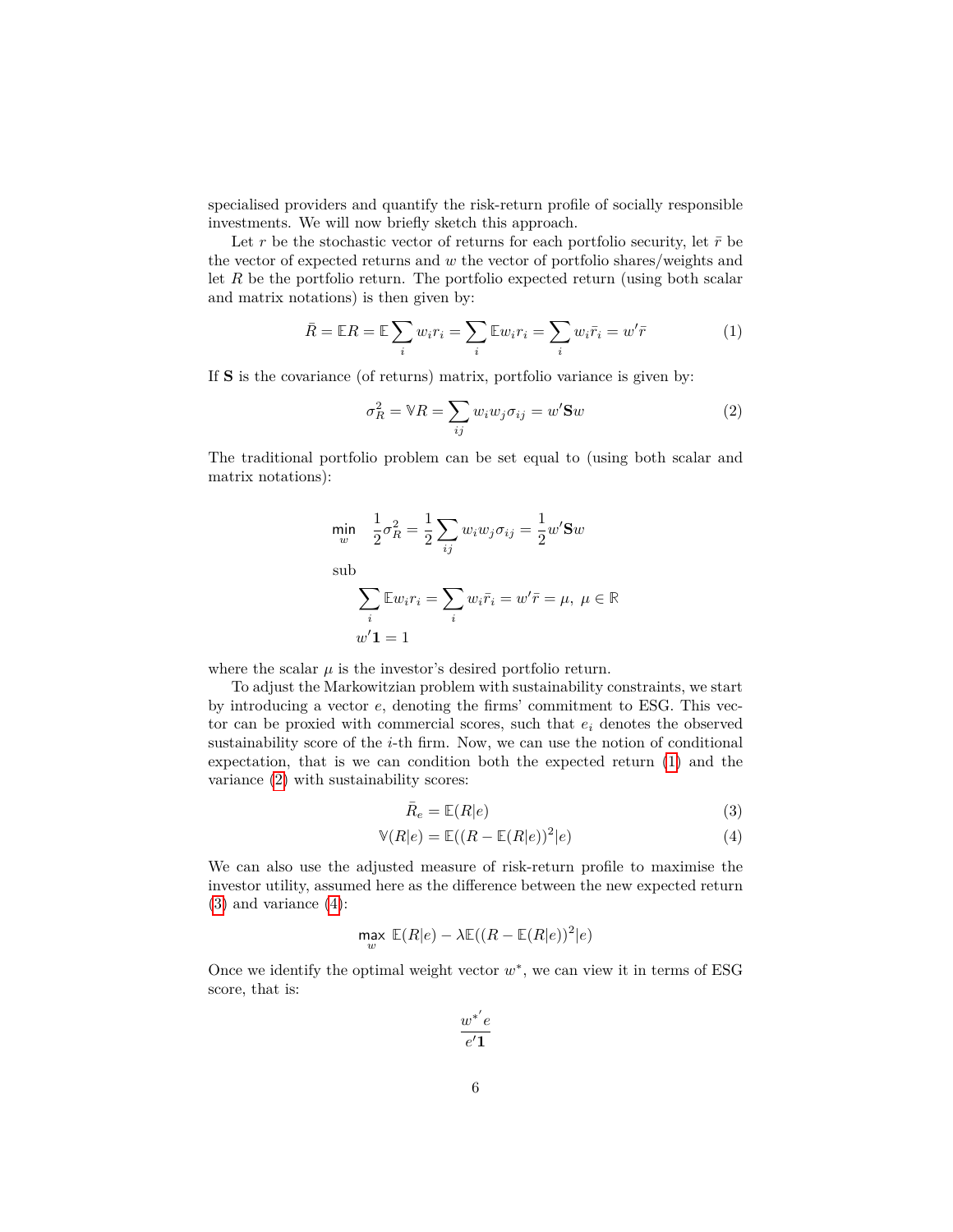Finally, we can define a related risk-adjusted performance measure, such as the Sharpe ratio. First, we need to identify the *ESG-conditional covariance*:

$$
cov(r_i, r_j|e) = \mathbb{E}((r_i - E(r_i|e))(r_j - E(r_j|e))|e)
$$

This allows us to define a *ESG-conditional covariance matrix*, **S***e*, whose generic element is  $cov(r_i, r_j | e)$ . From this, the **green Sharpe ratio** can follow:

$$
\frac{\mathbb{E}(R|e) - f_f}{w^*'\mathbf{S}_e w^*}
$$

where  $R_f$  is the risk free rate.

#### **3.1 Data set used**

To test the hypotheses discussed above, we use a data set of both company disclosed non-financial data and external ESG scores. As for the latter, we refer to scores published by Bloomberg. Because we focus our analysis on Russian company, we refer to the Moscow Exchange. In particular, we take into account the companies included in the indices listed in Table [\(1\)](#page-6-0). The first column shows the trading symbol of each index, followed by the constituent number in the next one, and the last row gives the total count of constituents taken once, that is 73.

| Symbol               | Constituents |
|----------------------|--------------|
| <b>RUL INDEX</b>     | 30           |
| RTSI\$ INDEX         | 43           |
| MOEXBC INDEX         | 15           |
| CRTX INDEX           | 14           |
| Overall constituents | 73           |

<span id="page-6-0"></span>Table 1: List of Moscow Exchange indices used, with constituent count. The reference date is Dec 2020

Given the importance for the Russian economy, the first ESG items analysed concern energy. In Fig. [\(1\)](#page-8-0), we show the distribution of energy intensity levels among top companies. To make the data meaningful, we scale them by realised sales, the number of employees, and balance sheet assets. The results are presented as histograms and density plots. We note that there are unusual gaps in the middle values and also a relevant number of data in the neighbourhood of zero. This discontinuity might be dictated by the specific nature of the data, but requires further investigations, perhaps with international comparisons. Preliminarily, in Table [\(2\)](#page-7-0) we show the companies with the lowest value, and, not surprisingly, they are banks or bank-related businesses. Another data fact worth mentioning is the huge number of missing values. This comes as no surprise, because sustainability disclosure is a relatively new practice, anyway, it needs to be accounted for in terms of quality of data. For this reason, in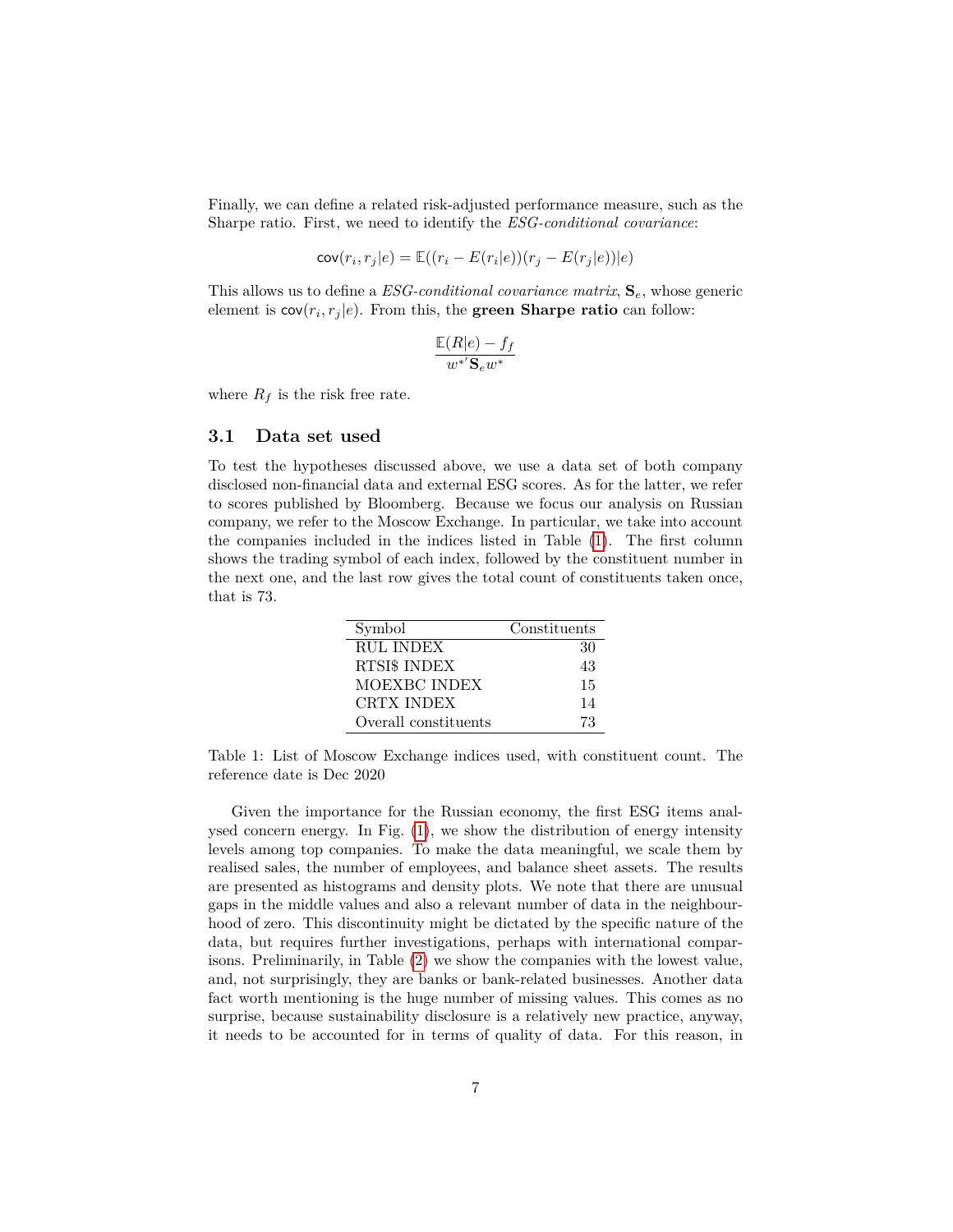|                 |      | INT PER SALES INT PER EMPLOYEE INT PER ASSETS |      |
|-----------------|------|-----------------------------------------------|------|
| MOEX RX         | 0.30 | 7.71                                          | 0.00 |
| <b>SBER RX</b>  | 0.47 | 5.39                                          | 0.04 |
| VTBR RX         | 0.23 | 4.42                                          | 0.02 |
| MOEX RM         | 0.30 | 7.71                                          | 0.00 |
| <b>SBER RM</b>  | 0.47 | 5.39                                          | 0.04 |
| <b>SBERP RM</b> | 0.47 | 5.39                                          | 0.04 |
| VTBR RM         | 0.23 | 4.42                                          | 0.02 |

Table [\(3\)](#page-7-1), we present the percentage of missing values for each energy variable. When there is no disclosure for one variable, the same is for the others too, so the values are the same.

<span id="page-7-0"></span>Table 2: Companies with the lowest energy usage, among the 73 largest companies listed on the Moscow Exchange The reference date is Dec 2020

|                               | Missing Values |
|-------------------------------|----------------|
| ENERGY INTENSITY PER SALES    | 32.88\%        |
| ENERGY INTENSITY PER EMPLOYEE | 32.88%         |
| ENERGY INTENSITY PER ASSETS   | 32.88\%        |

<span id="page-7-1"></span>Table 3: Missing values for energy data relative to the 73 largest companies listed on the Moscow Exchange The reference date is Dec 2020

Another crucial ESG branch regards the waste generated, sometimes said waste intensity. Beyond the landfill and pollution issues connected with generation of waste, this matter has indirect effects on energy consumption too, since waste management can be energy-intensive, whether one considers transportations or incineration. In Fig. [\(2\)](#page-9-0) we follow the previous pattern, differentiating waste generated by level of sales, employee number, assets, and we present the density plots and histograms for each of these three variables. We still observe discontinuities in data and a high percentage of missing data. The shares of missing data are presented in Table [\(4\)](#page-7-2).

|                              | Missing Values |
|------------------------------|----------------|
| WASTE INTENSITY PER EMPLOYEE | $50.68\%$      |
| WASTE GENERATED PER SALES    | 50.68\%        |
| WASTE GENERATED PER ASSETS   | $50.68\%$      |

<span id="page-7-2"></span>Table 4: Missing values for waste data relative to the 73 largest companies listed on the Moscow Exchange The reference date is Dec 2020

Most of the environment measures presented until now lead to atmospheric emissions. The intensity and the modality with which energy is produced and waste is managed determine the level of greenhouse gasses, which in turn can affect dramatically the temperatures. In Fig. [\(3\)](#page-11-0) we show the density plots and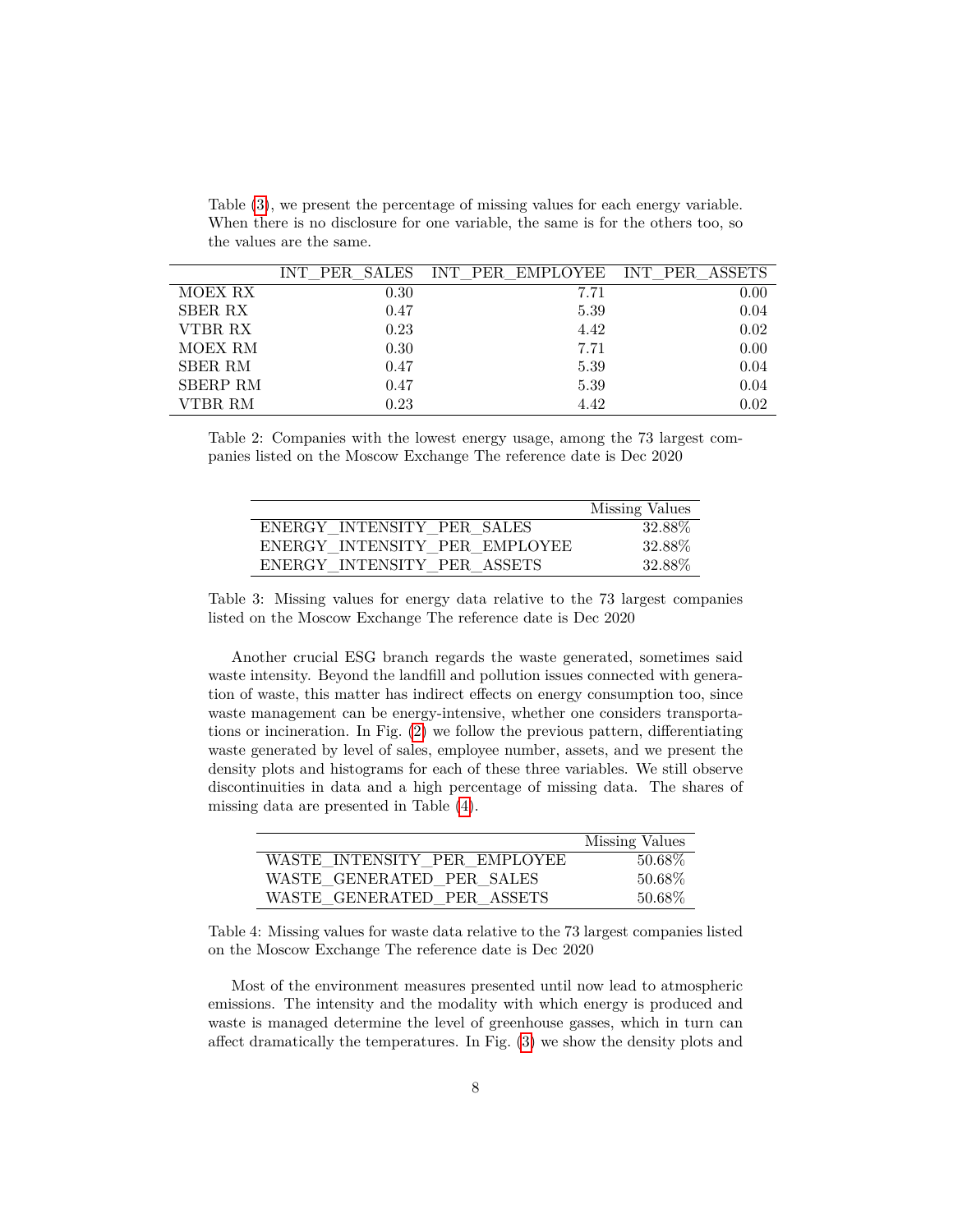

**Energy Consumption**

<span id="page-8-0"></span>Figure 1: Density plots (A) and histograms (B) of energy data relative to the 73 largest companies listed on the Moscow Exchange. Data consist of energy intensity per sales, per employee, and per assets. The reference date is Dec 2020.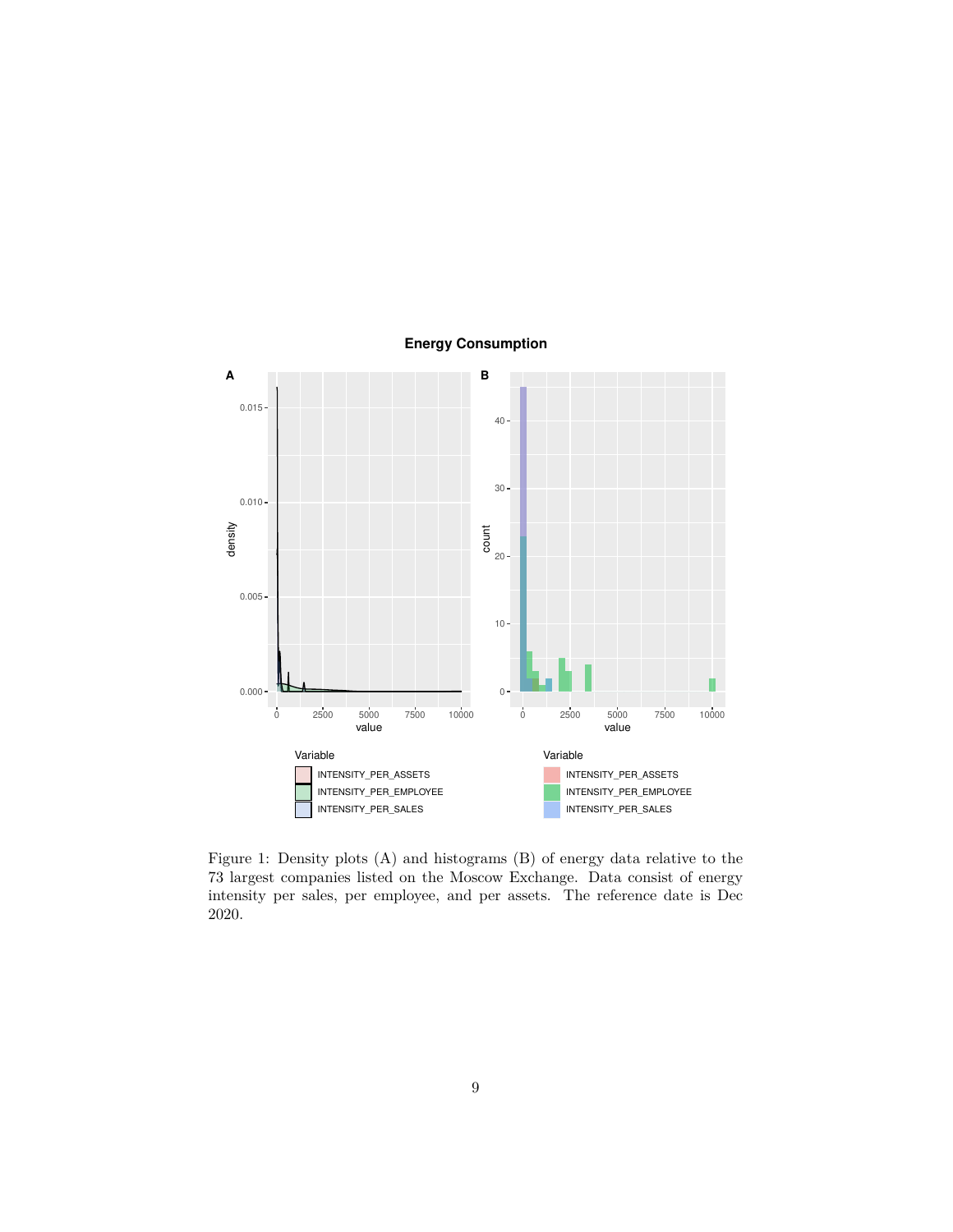

**Waste Generated**

<span id="page-9-0"></span>Figure 2: Density plots (A) and histograms (B) of waste generated by the 73 largest companies listed on the Moscow Exchange. Data consist of waste generated per sales, per employee, and per assets. The reference date is Dec 2020.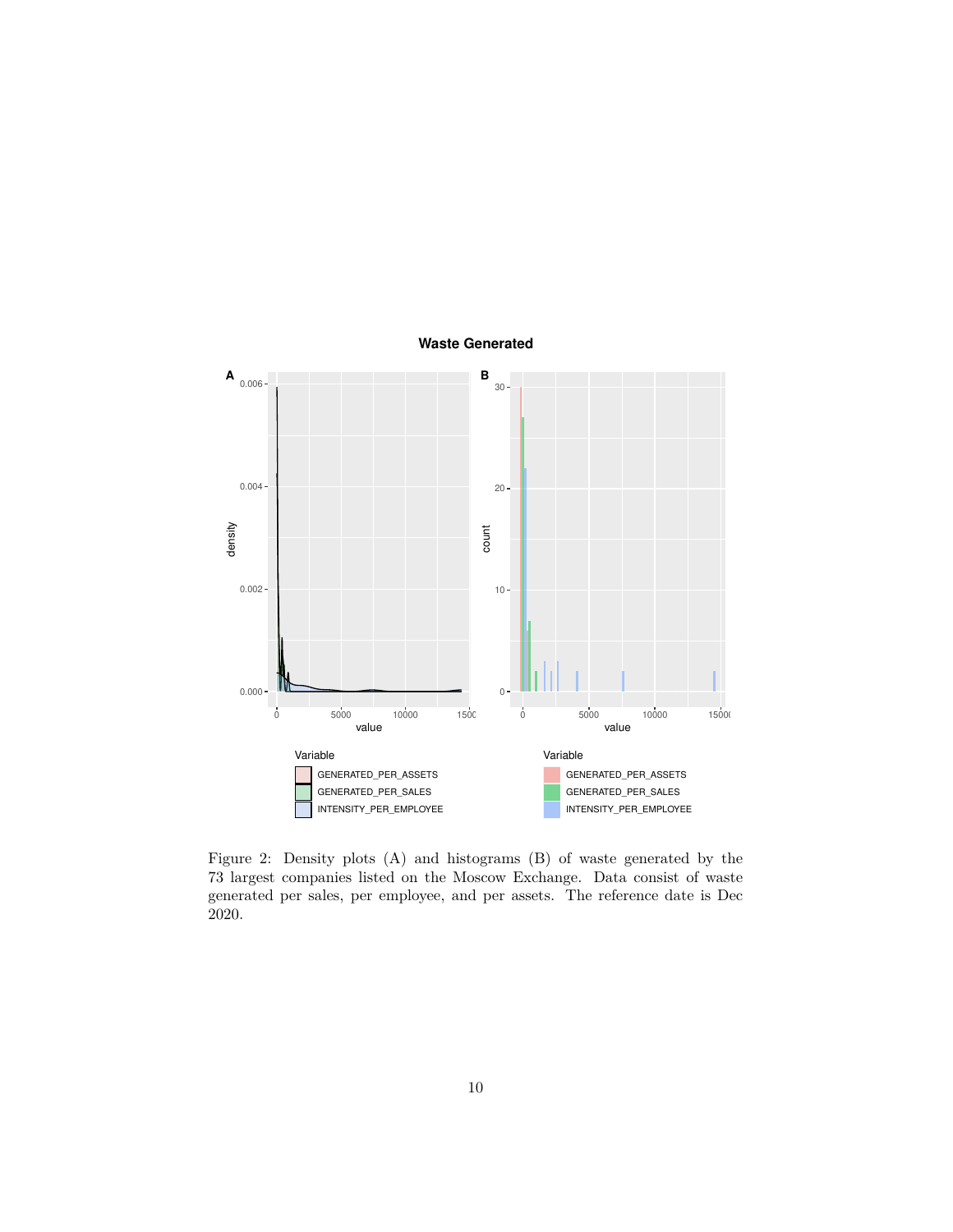histograms for two type of emissions: carbon emissions (COx) and nitrogen emissions (NOx). In the case of COx and NOX data discontinuities and missing values are particularly significant. Indeed Table [\(5\)](#page-10-0) shows a percentage of missing values as high as 64%.

|                         | Missing Values |
|-------------------------|----------------|
| NOX EMISSIONS PER SALES | 64.38%         |
| SOX EMISSIONS PER SLES  | 64.38\%        |

<span id="page-10-0"></span>Table 5: Missing values for emissions data relative to the 73 largest companies listed on the Moscow Exchange The reference date is Dec 2020

Fig. [\(4\)](#page-12-0) shows the density plots and histograms related to female workforce. Statistically speaking data do not present anomalies, but it is definitely less so under the perspective of gender gap. In fact, there is still today an outstanding number of listed companies in Russia, with zero women in their board. Somewhat surprisingly the variable related to female executives, while being, hierarchically speaking, less important, shows an even higher level of companies with zero women as executives. As noted, we do not observe anomalies in missing data. These are shown by Table [\(6\)](#page-10-1) and can be considered in the norm.

|                                 | Missing Values |
|---------------------------------|----------------|
| PCT WOMEN ON BOARD              | $9.59\%$       |
| PERCENTAGE OF FEMALE EXECUTIVES | $9.59\%$       |

<span id="page-10-1"></span>Table 6: Missing values for women data relative to the 73 largest companies listed on the Moscow Exchange The reference date is Dec 2020

Finally, in Fig. [\(5\)](#page-13-0) we present the Bloomberg scores as regards Environment, Social, and Governance. The figure plots the historical trends of each one. The time series are obtained averaging, for each year, the individual company scores. By visual inspection, we immediately realise, that while there has been a constant improvement in the last 10 years, the corporate governance is an exception. In fact, starting from 2020 we see a decline in the average scores of Russian companies. Fig. [\(6\)](#page-14-0) completes this score analysis presenting the overall average, and adding a smoothing line to better capture the data trend. We see that, starting on 2014, we have a dramatic surge in the overall ESG score, with a slight decline of the growth in recent years, probably caused by the mentioned low performance for the corporate governance scores.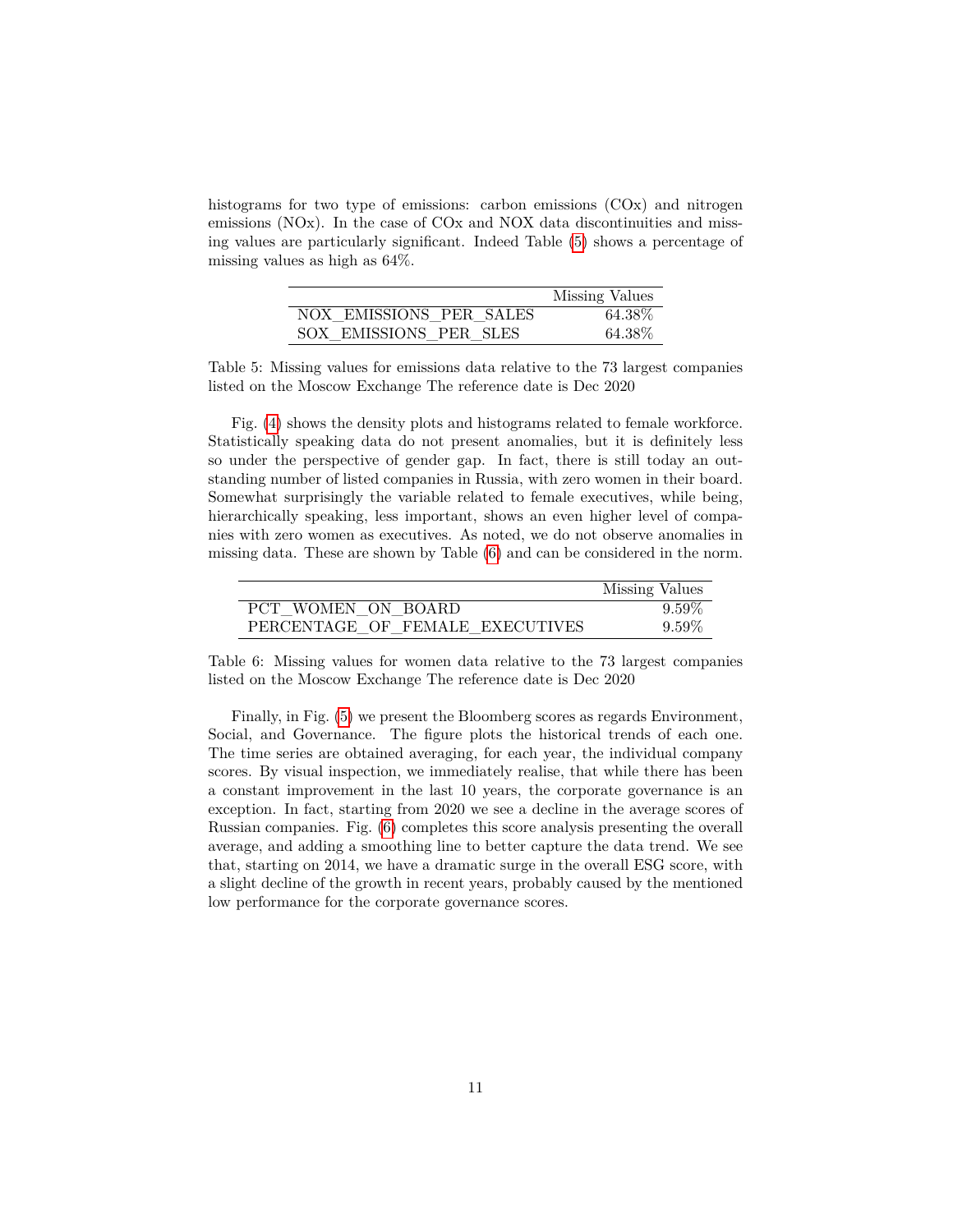

### **Carbon and Nitrogen Emissions**

<span id="page-11-0"></span>Figure 3: Density plots (A) and histograms (B) of emission of Carbon (COX\_EMISSIONS) and Nitrogen (NOX\_EMISSIONS) relative to the 73 largest companies listed on the Moscow Exchange. The reference date is Dec 2020.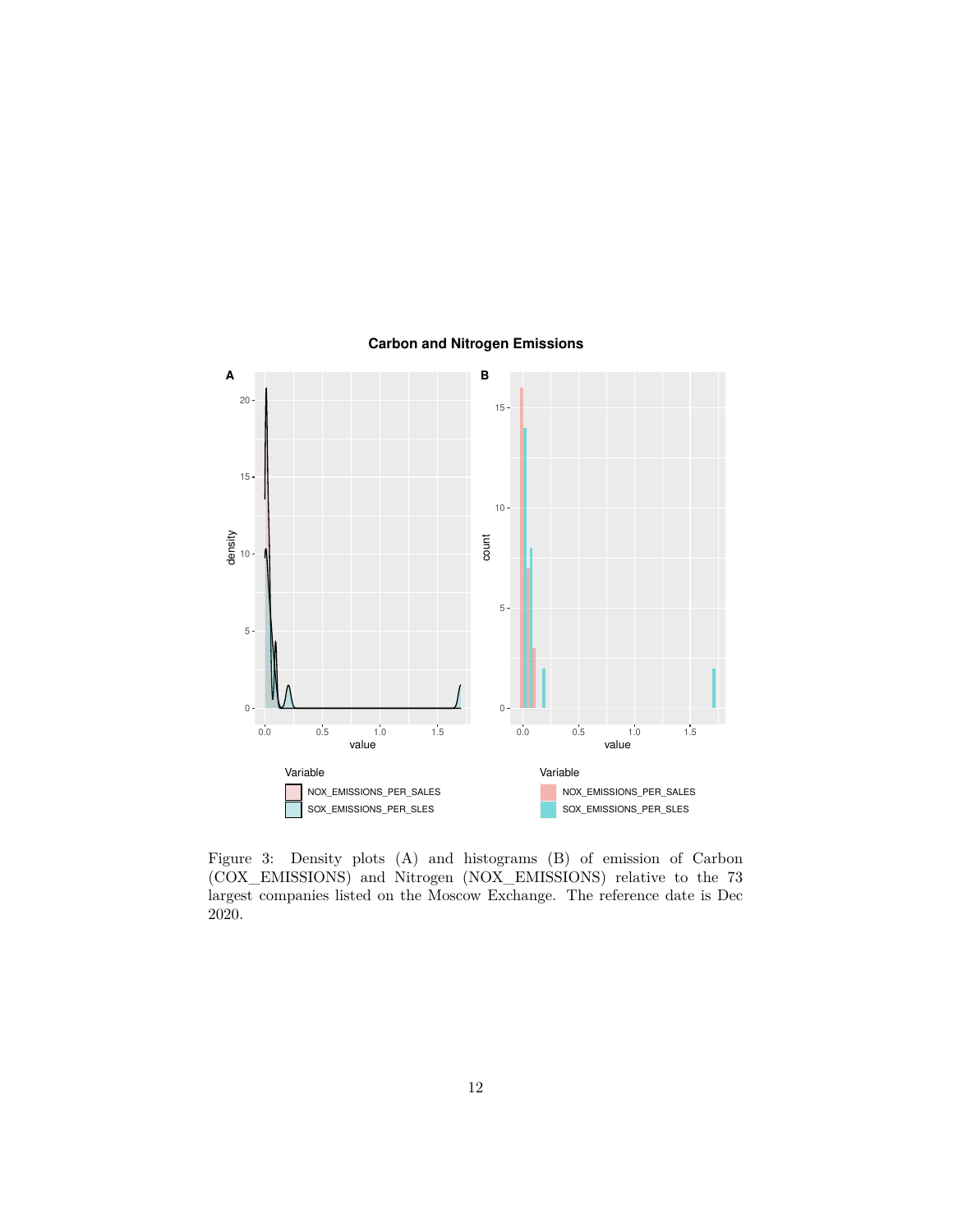

<span id="page-12-0"></span>Figure 4: Density plots (A) and histograms (B) of gender data relative to the 73 largest companies listed on the Moscow Exchange. The reference date is Dec 2020.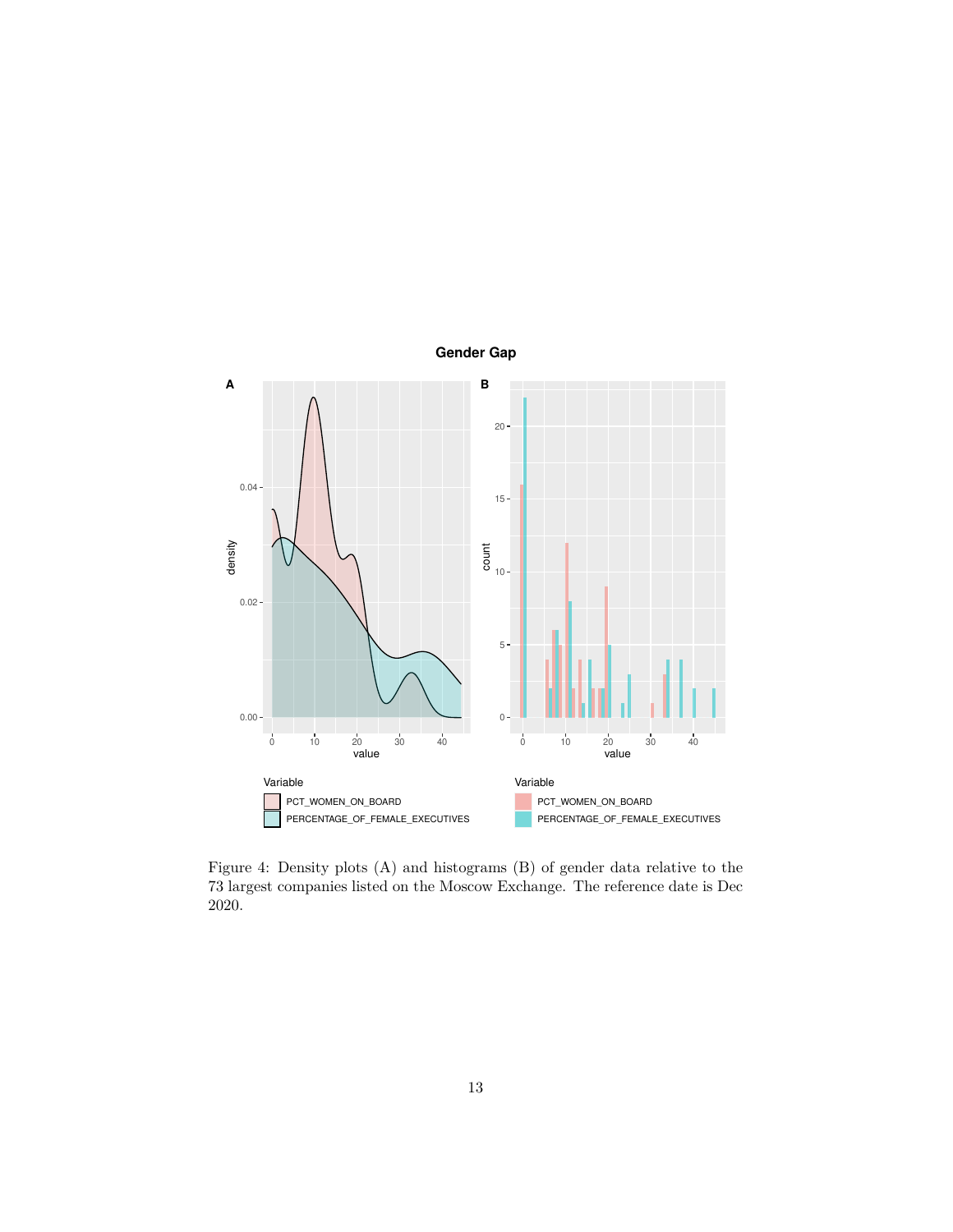

<span id="page-13-0"></span>Figure 5: Average ESG historical scores relative to the 73 largest companies listed on the Moscow Exchange. The reference date is Dec 2020.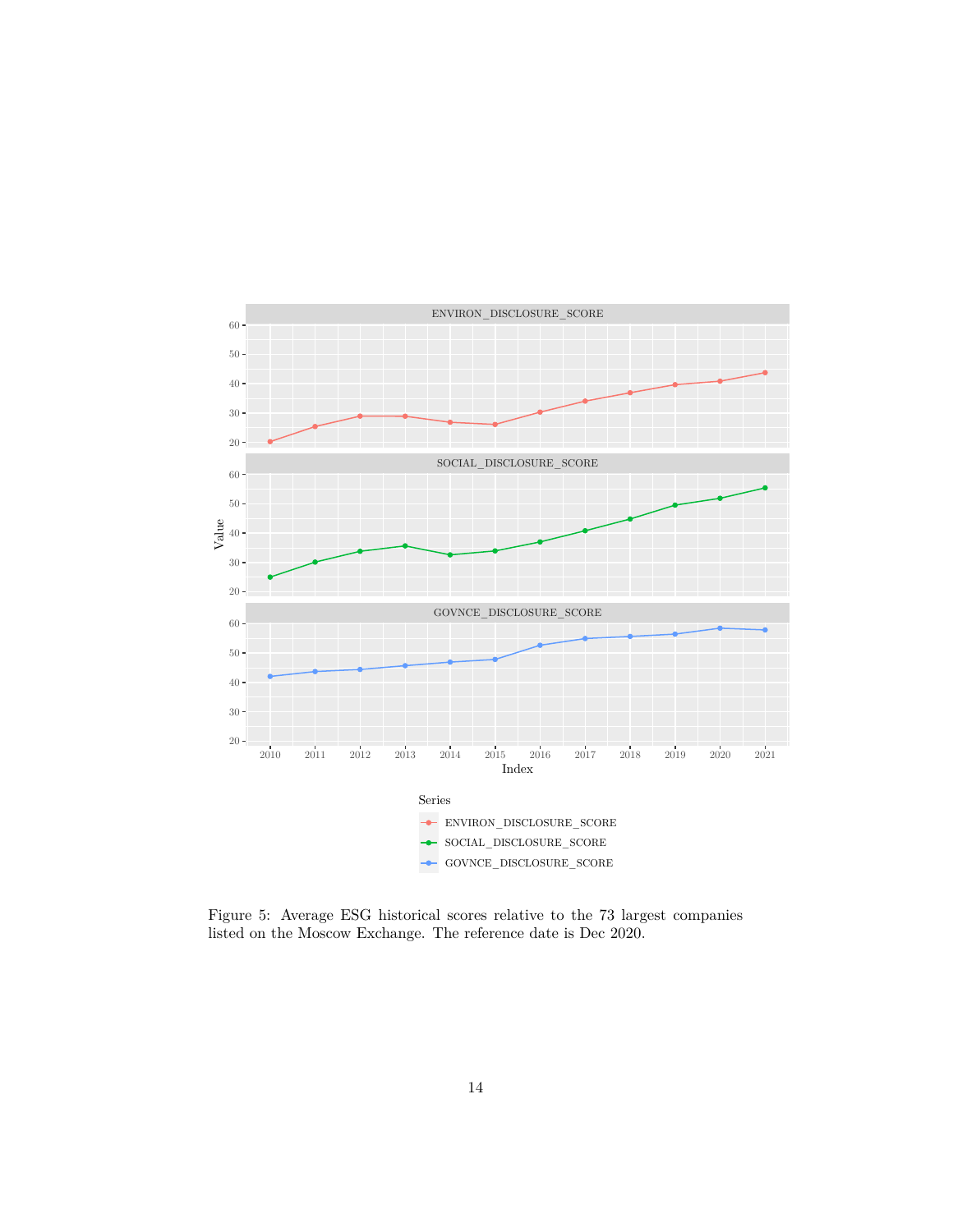

<span id="page-14-0"></span>Figure 6: Overall ESG historical score with smoothing, relative to the 73 largest companies listed on the Moscow Exchange. The reference date is Dec 2020.